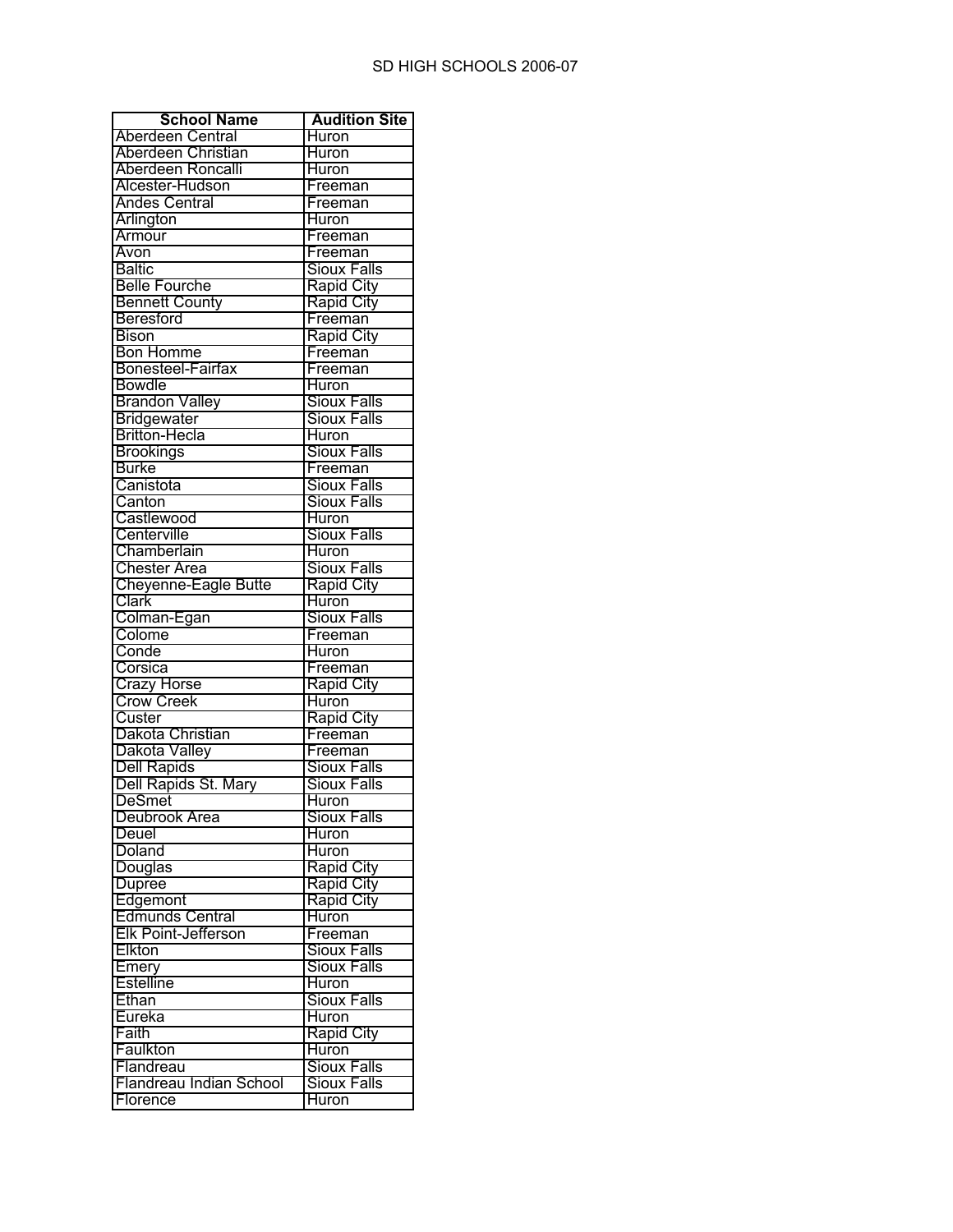| <b>Frederick Area</b>        | Huron                      |
|------------------------------|----------------------------|
| Freeman                      | Freeman                    |
| Freeman Academy              | Freeman                    |
| Garretson                    | <b>Sioux Falls</b>         |
| Gayville-Volin               | Freeman                    |
| Gettysburg                   | <b>Huron</b>               |
| Grant-Deuel                  | Huron                      |
| <b>Great Plains Lutheran</b> | Huron                      |
|                              | Freeman                    |
| Gregory<br>Groton Area       | Huron                      |
| Hamlin                       | Huron                      |
| Hanson                       | <b>Sioux Falls</b>         |
| <b>Harding County</b>        | Rapid City                 |
| Harrisburg                   | Sioux Falls                |
| Henry                        | <b>Huron</b>               |
| Herreid                      | Huron                      |
| Highmore-Harrold             | <b>Huron</b>               |
| <b>Hill City</b>             |                            |
|                              | <b>Rapid City</b>          |
| Hitchcock-Tulare             | <b>Huron</b>               |
| <b>Hot Springs</b>           | <b>Rapid City</b>          |
| Hoven                        | Huron                      |
| Howard                       | <b>Sioux Falls</b>         |
| <b>Hurley</b>                | <b>Sioux Falls</b>         |
| Huron                        | Huron                      |
| Ipswich                      | <b>Huron</b>               |
| Irene-Wakonda                | <b>Sioux Falls</b>         |
| Iroquois                     | <b>Huron</b>               |
| Isabel                       | <b>Rapid City</b>          |
| James Valley Christian       | Huron                      |
| Jones County                 | Rapid City                 |
|                              |                            |
| Kadoka Area                  | Rapid City                 |
| Kimball                      | Huron                      |
| <b>Lake Preston</b>          | <b>Huron</b>               |
|                              | Huron                      |
| Langford<br>Lead-Deadwood    | <b>Rapid City</b>          |
| Lemmon                       |                            |
| Lennox                       | <b>Rapid City</b>          |
| Leola                        | Sioux Falls                |
|                              | Huron                      |
| <b>Little Wound</b>          | <b>Rapid City</b>          |
| <b>Lower Brule</b>           | Huron                      |
| Lyman                        | <b>Rapid City</b>          |
| Madison                      | <b>Sioux Falls</b>         |
| <b>Marion</b>                | Sioux Falls                |
| <b>Marty Indian</b>          | Freeman                    |
| McCook Central               | <b>Sioux Falls</b>         |
| McIntosh                     | <b>Rapid City</b>          |
| McLaughlin                   | <b>Rapid City</b>          |
| Menno                        | Freeman                    |
| Milbank                      | <b>Sioux Falls</b>         |
| Miller                       | Huron                      |
| Mitchell                     | <b>Huron</b>               |
| <b>Mitchell Christian</b>    | <b>Huron</b>               |
| Mobridge-Pollock             | <b>Huron</b>               |
| Montrose                     | <b>Sioux Falls</b>         |
| Mt. Vernon                   | <b>Huron</b>               |
| <b>New Underwood</b>         | <b>Rapid City</b>          |
| Newell                       | <b>Rapid City</b>          |
| Northwestern                 | Huron                      |
| Oelrichs<br>Oldham-Ramona    | <b>Rapid City</b><br>Huron |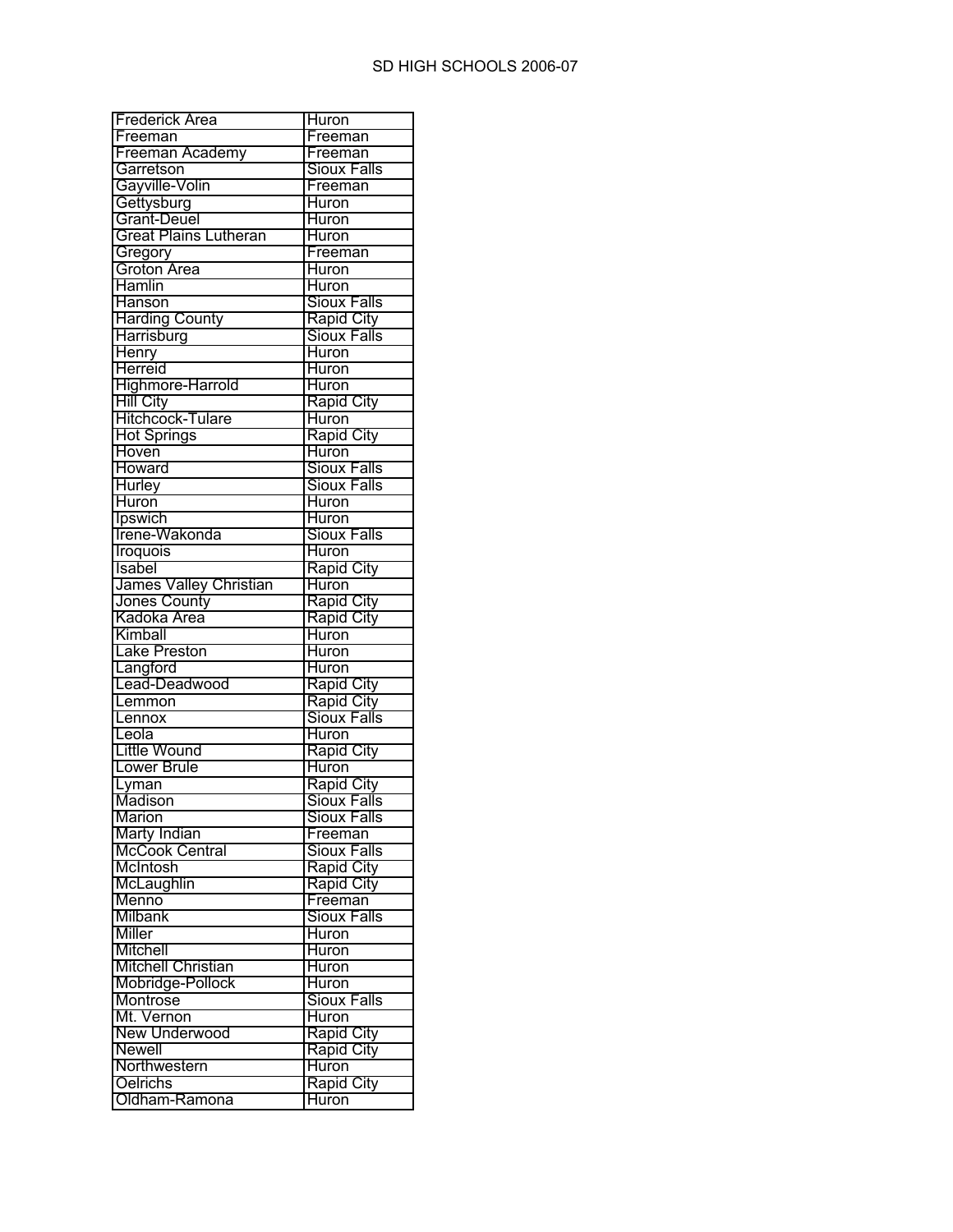| Parker                                                           | Sioux Falls                             |
|------------------------------------------------------------------|-----------------------------------------|
| Parkston                                                         | Freeman                                 |
| Philip                                                           | Rapid City                              |
| Pierre T.F. Riggs                                                | Huron                                   |
| Pine Ridge                                                       | <b>Rapid City</b>                       |
| Plankinton                                                       | Huron                                   |
| Platte-Geddes                                                    | Freeman                                 |
|                                                                  | <b>Rapid City</b>                       |
|                                                                  | <b>Rapid City</b>                       |
| Rapid City Central<br>Rapid City Christian<br>Rapid City Stevens | <b>Rapid City</b>                       |
| Red Cloud                                                        | <b>Rapid City</b>                       |
| Redfield                                                         | Huron                                   |
| Rosholt                                                          | <b>Huron</b>                            |
| Roslyn                                                           | <b>Huron</b>                            |
| Rutland                                                          | <b>Huron</b>                            |
| Sanborn Central                                                  | <b>Huron</b>                            |
| School for the Blind/VI                                          | <b>Huron</b>                            |
| Scotland                                                         | Freeman                                 |
| Selby Area                                                       | <b>Huron</b>                            |
| Sioux Falls Christian                                            | <b>Sioux Falls</b>                      |
| Sioux Falls Lincoln                                              | <b>Sioux Falls</b>                      |
| <b>Sioux Falls New Tech</b>                                      | <b>Sioux Falls</b>                      |
| Sioux Falls O'Gorman                                             | <b>Sioux Falls</b>                      |
| <b>Sioux Falls Roosevelt</b>                                     | <b>Sioux Falls</b>                      |
| <b>Sioux Falls Washington</b>                                    | <b>Sioux Falls</b>                      |
| Sioux Valley                                                     | <b>Sioux Falls</b>                      |
| Sisseton                                                         | <b>Huron</b>                            |
| Spearfish                                                        | <b>Rapid City</b>                       |
| St. Francis Indian                                               | <b>Rapid City</b>                       |
| St. Thomas More                                                  | Rapid City                              |
| <b>Stanley County</b>                                            | Huron                                   |
| Stickney                                                         | Huron                                   |
| <b>Sturgis Brown</b>                                             | <b>Rapid City</b>                       |
| <b>Sully Buttes</b>                                              | Huron                                   |
| Summit                                                           | Huron                                   |
| Sunshine Bible Academy                                           | <b>Huron</b>                            |
| Takini                                                           |                                         |
| Tea Area                                                         | <b>Rapid City</b><br><b>Sioux Falls</b> |
| <b>Timber Lake</b>                                               |                                         |
|                                                                  | <b>Rapid City</b><br>Huron              |
| Tiospa Zina                                                      |                                         |
| Tiospaye Topa                                                    | <b>Huron</b>                            |
| <b>Todd County</b>                                               | <b>Rapid City</b>                       |
| <b>Tripp-Delmont</b>                                             | Freeman                                 |
| Tri-Valley<br>Vermillion<br>Viborg                               | <b>Sioux Falls</b>                      |
|                                                                  | Freeman                                 |
|                                                                  | Freeman                                 |
| Wagner                                                           | Freeman                                 |
| Wakpala<br>Wall                                                  | <b>Rapid City</b>                       |
|                                                                  | <b>Rapid City</b>                       |
| Warner<br>Watertown                                              | Huron                                   |
|                                                                  | <b>Huron</b>                            |
| Waubay                                                           | <b>Huron</b>                            |
| <b>Waverly-South Shore</b>                                       | <b>Huron</b>                            |
| Webster<br>Wessington Springs                                    | Huron                                   |
|                                                                  | Huron                                   |
| <b>West Central</b>                                              | <b>Sioux Falls</b>                      |
| <b>White Lake</b>                                                | Huron                                   |
| White River<br>Willow Lake                                       | <b>Rapid City</b>                       |
|                                                                  | Huron                                   |
| Wilmot                                                           | Huron                                   |